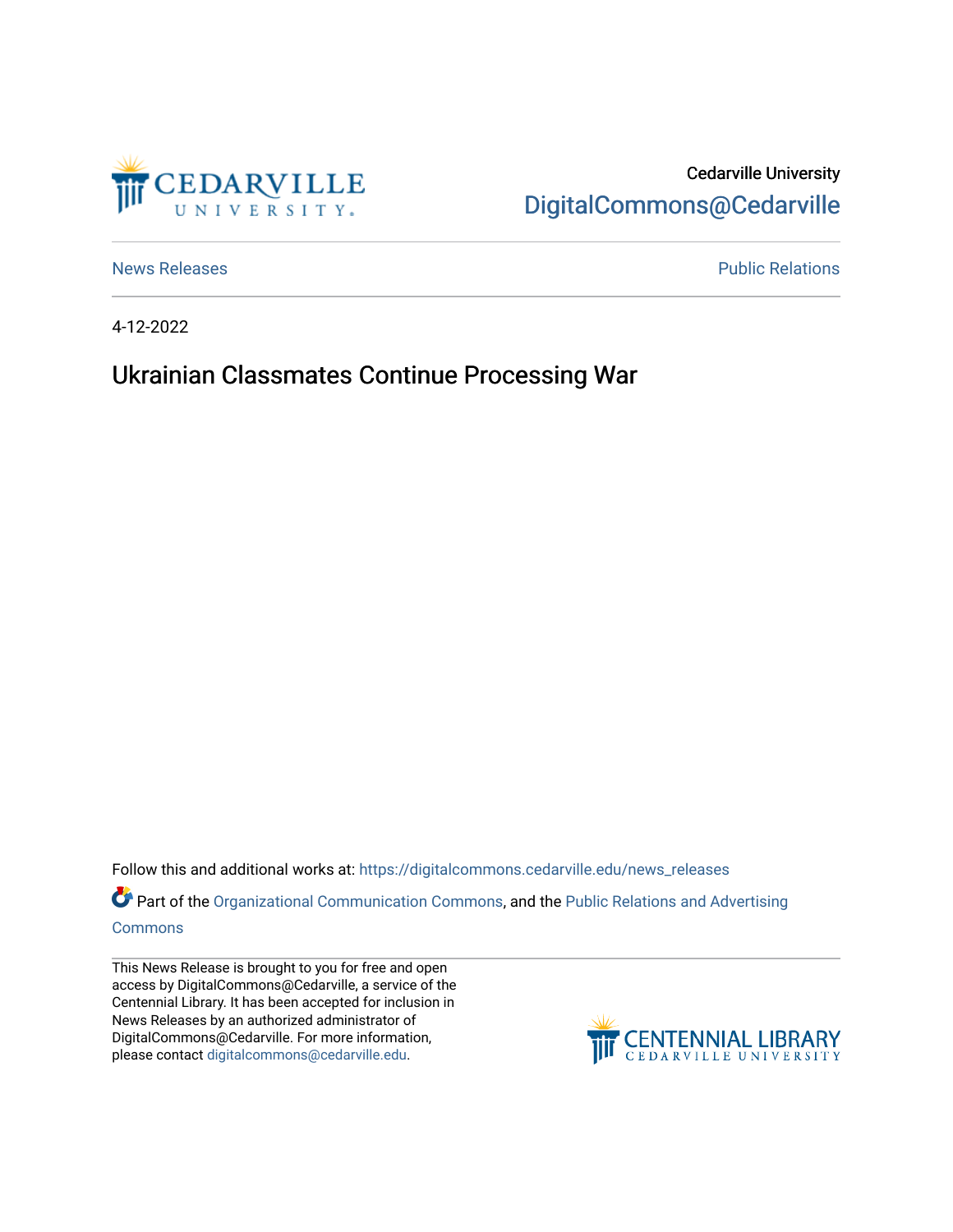## **FOR IMMEDIATE RELEASE April 12, 2022**

**CONTACT:** Mark D. Weinstein Executive Director of Public Relations [937-766-8800](tel:937-766-8800) (o) [937-532-6885](tel:937-532-6885) (m) [Mweinstein@cedarville.edu](mailto:Mweinstein@cedarville.edu) @cedarvillenews

## **Ukrainian Classmates Continue Processing War**

**CEDARVILLE, OHIO --** For many college students, holidays are an opportunity to travel home and spend time with loved ones. For some, it may be an opportunity to revisit the warm and inviting sights, sounds and places that have been with them since childhood.

Like many college students, Abigail Rist went home over the holidays. Like some, she traveled down the familiar streets and passed by the memorable sights of her longtime home. Four months later, Rist's hometown is under attack, as Russian forces attempt to conquer the Ukrainian capital of Kyiv as part of their invasion of Ukraine.

In recent months, the people and places of Ukraine have featured prominently in American media. For many Americans, the locations shown and described may have seemed distant and unfamiliar. But for a pair of Cedarville University students, Ukraine is not just a distant land – it's their home.

Rist is a junior [international studies](https://www.cedarville.edu/academic-programs/international-studies) student at Cedarville. Her dad was the director of the pastoral leadership program at Kyiv Theological Seminary. Her family, now safe in the Detroit suburb of Farmington Hills, Michigan, had lived in Kyiv from a few months after her birth until after she went to college.

"The invasion has turned everybody's lives upside down," Rist said. "Kyiv is getting hit hard."

Freshman [social work](https://www.cedarville.edu/academic-programs/social-work) student Jessica Wiebe, whose family furloughs in Burns, Kansas, also grew up in Kyiv from first grade on, where her family helped mobilize missionaries in central Asia. Her immediate family is currently safe in Krakow, Poland, where they are working with missionary partners and refugees. She has relatives left in Ukraine, and she said that while they fear a potential attack, their area of the country has been able to continue with regular day-to-day activities.

Both students said that many of their friends have been able to evacuate the capital, though some have stayed behind to protect their homes. Families have been separated as women and children flee while men, as required by an emergency order, stay behind to fight. Those who have stayed behind have had to take shelter from attacks, in some cases making makeshift bomb shelters. The family of one of Wiebe's friends used a drained indoor pool as a shelter.

Even those who escape bear psychological scars.

"I know of several friends who have gone elsewhere in Europe and are safe, they're absolutely safe, but they're so lonely," Rist said. "You live through the horrors of bombings, and you see soldiers dying on the streets, and then you go to another country and it's beautiful. It's a very harsh reality."

Both Rist and Wiebe were shocked when the war broke out. Both students said that though many Ukrainians knew war with Russia was a possibility and were prepared, they didn't believe it would